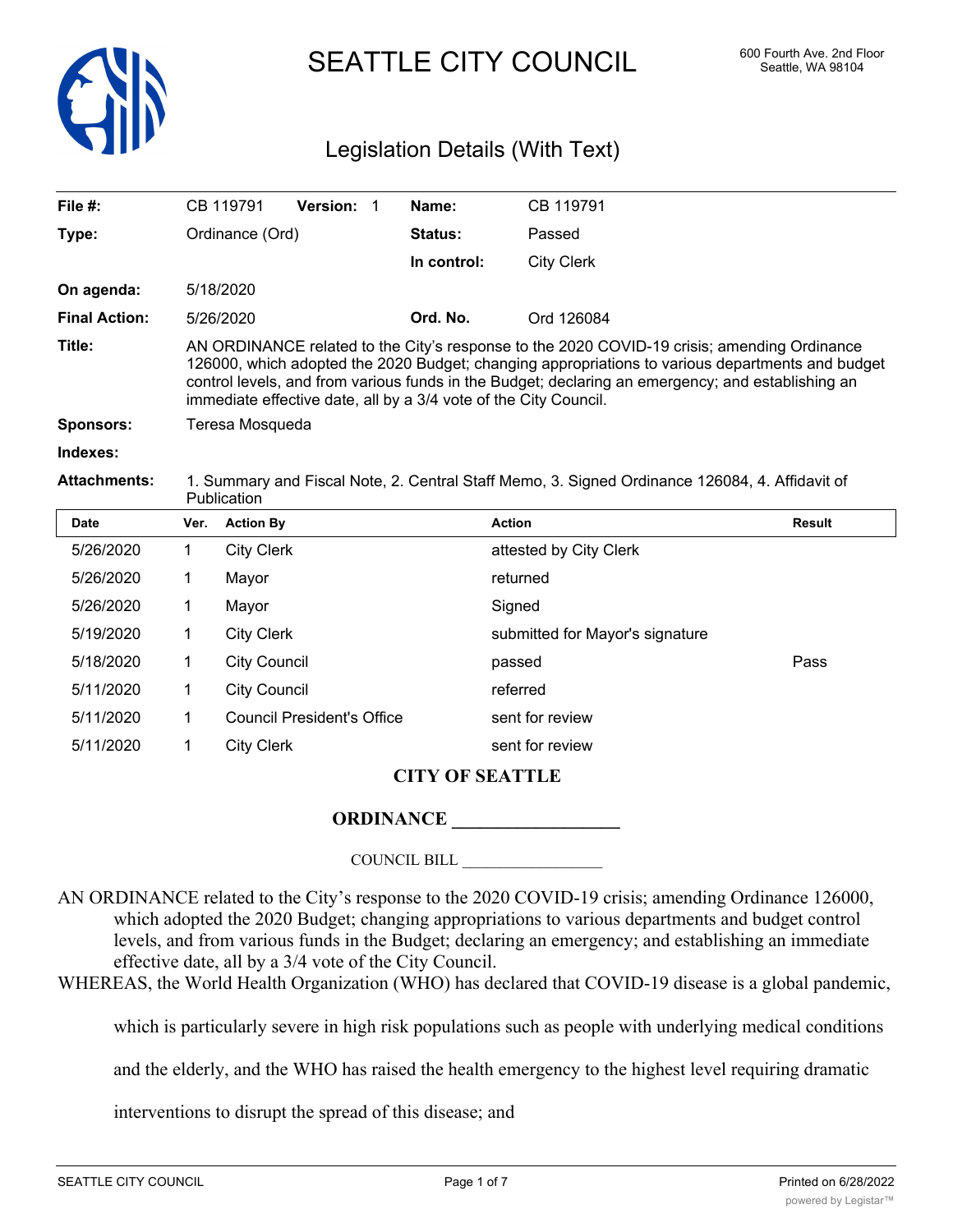- WHEREAS, on February 29, 2020, Governor Jay Inslee declared a statewide state of emergency in response to outbreaks of the COVID-19 disease in Washington; and
- WHEREAS, in response to outbreaks of the COVID-19 disease in Seattle, Mayor Jenny Durkan proclaimed a civil emergency exists in the City of Seattle in the Mayoral Proclamation of Civil Emergency dated March 3, 2020, modified by Resolution 31937; and
- WHEREAS, on March 23, 2020, the Governor issued a "Stay Home, Stay Healthy" order, which, combined with other measures taken to prevent the transmission of COVID-19, effectively closed many businesses in the state of Washington; and
- WHEREAS, on May 4, 2020, the Governor extended the "Stay Home, Stay Healthy" order through May 31, 2020; and
- WHEREAS, many people in Seattle are struggling with the impacts of the COVID-19 disease and the measures taken to prevent its spread, including unemployment, housing insecurity, food insecurity; and
- WHEREAS, local companies have recently reported laying off employees, experiencing substantial revenue losses, dealing with lost business due to fear and stigma, and seeing major declines in foot traffic as tens of thousands of employees are being asked to work from home; and
- WHEREAS, these impacts are being felt across all industry sectors, including retail, restaurant, hospitality, transportation, logistics, arts, and culture; and
- WHEREAS, the economic impact may have long-term, dynamic, and unpredictable local and regional consequences, necessitating the City to act and plan accordingly; and
- WHEREAS, a number of City departments have implemented immediate assistance for affected local small businesses and displaced workers; and
- WHEREAS, the City's Small Business Stabilization Fund received nearly 9,000 applications for the first 250 in available grants, demonstrating overwhelming need for continued assistance; and

WHEREAS, the Mayor and City Council wish to redirect additional City resources to aid small businesses; and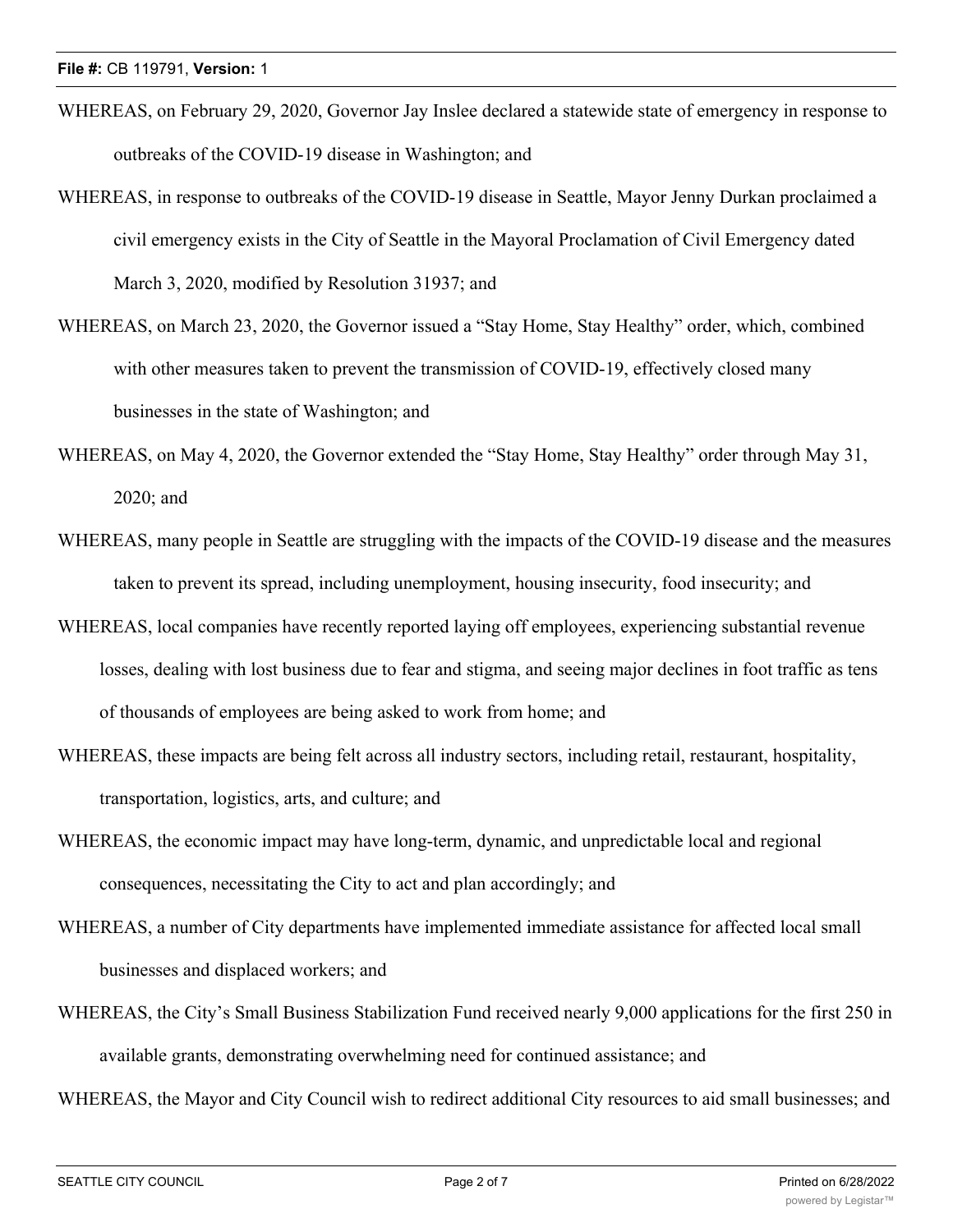- WHEREAS, more than half of Seattle's residents are renters, and even before COVID-19, a substantial share of renters paid more than 30 percent of their income to remain stably housed; and
- WHEREAS, the global COVID-19 crisis shows that our collective health depends on people being stably housed; and
- WHEREAS, many Seattle renters are facing job loss, struggling with childcare, and dealing with other unprecedented financial burdens stemming from the global COVID-19 crisis, leaving many unable to pay rent; and
- WHEREAS, notwithstanding Governor Inslee's eviction moratorium, renters need to pay their rent to ensure long-term housing stability; and
- WHEREAS, the United Way of King County's expanded Home Base program to provide rental assistance to King County households that have lost all or part of their income due to the coronavirus pandemic, originally funded at \$5 million, including \$1 million of City resources, was oversubscribed within days of its creation, further evidencing the impact of the immediate rental crisis; and
- WHEREAS, on January 25, 2019, a point in time count enumerated more than 7,700 persons experiencing homelessness in Seattle; and

WHEREAS, among those persons experiencing homelessness, over 3,500 were unsheltered; and

- WHEREAS, 70 percent of persons experiencing homelessness across King County find shelter and services in Seattle; and
- WHEREAS, the Centers for Disease Control (CDC) has published its Interim Guidance on responding to COVID-19 among people experiencing homelessness that suggests a variety of responses and preventive measures to limit the spread of the virus among this extremely vulnerable population; and
- WHEREAS, both the CDC and Seattle King County Public Health recommend ensuring social distancing by maintaining at least 6 feet of distance between persons sleeping sheltered and unsheltered; and
- WHEREAS, existing shelters that cannot meet the social distance minimum should be de-concentrated through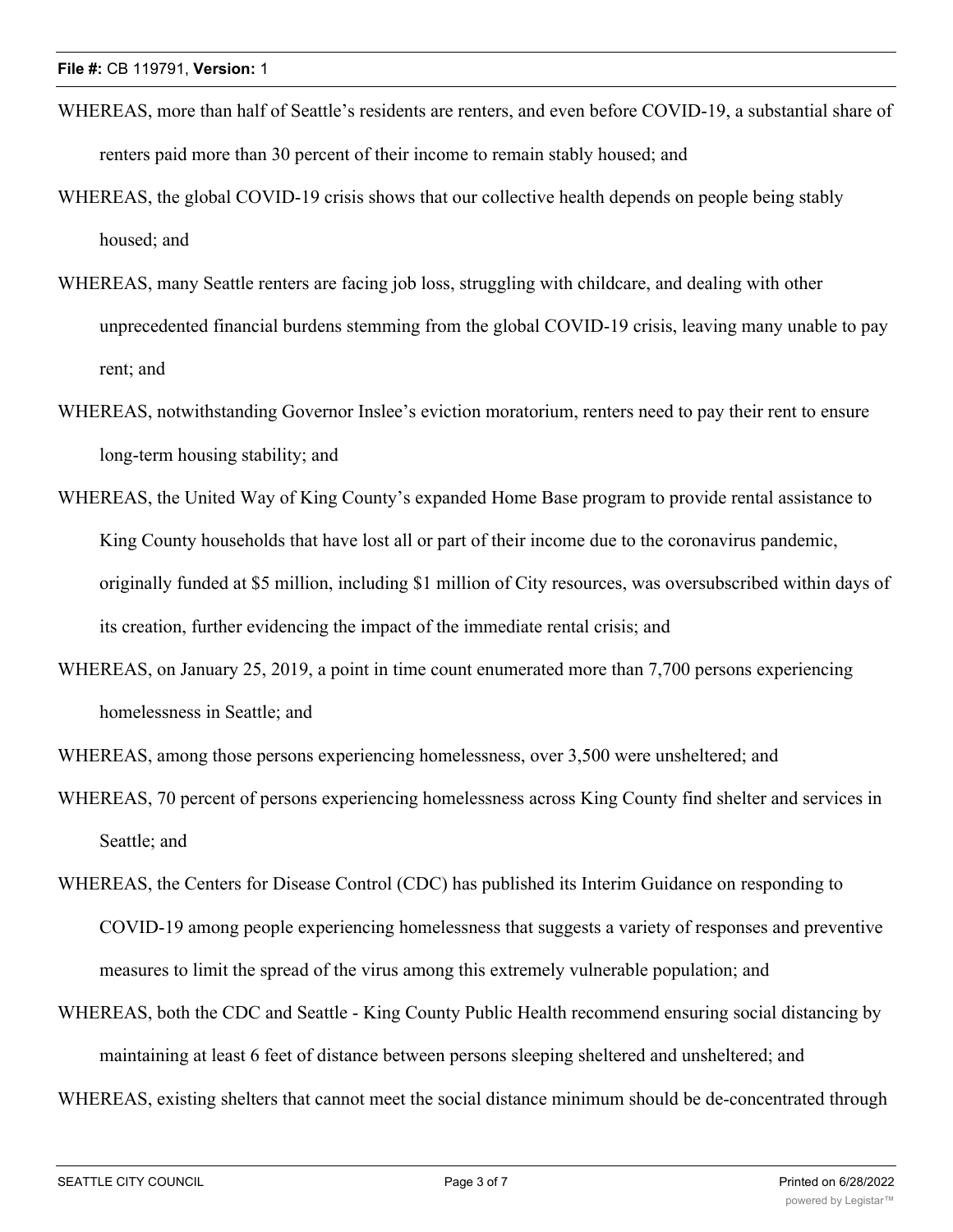redistribution of clients to alternate shelters, requiring The City of Seattle to invest in 450 new temporary shelter beds across the city; and

- WHEREAS, there is insufficient shelter capacity to offer beds to every person sleeping outside and the City is aligned with the CDC recommendation against dispersion of encampments as that can contribute to the spread of the virus through social contact, thus requiring the City to increase access to hygiene facilities, toilets, handwashing, and showers by placing portable units across the City; and
- WHEREAS, the most effective response to homelessness is a combination of poverty alleviation through safety net programs such as food banks, job training, and health care access; prevention of housing loss through employment assistance and education, rent support, and connection to appropriate supportive services; and immediate response to homelessness through ready access to shelter and health services, especially behavioral health care, and rapid connection to housing with short- or long-term financial support; NOW, THEREFORE,

## **BE IT ORDAINED BY THE CITY OF SEATTLE AS FOLLOWS:**

Section 1. The City Council finds and declares that:

A. On February 29, 2020, Governor Inslee proclaimed a State of Emergency for all counties throughout the State of Washington as a result of the confirmed person-to-person spread of COVID-19 in Washington State.

B. The COVID-19 disease, caused by a virus that spreads easily from person to person and which may cause serious injury and death, has spread throughout King County and the City of Seattle.

C. On March 3, 2020, Mayor Durkan issued a Proclamation of Civil Emergency declaring a civil emergency within the City of Seattle based on the confirmed spread of COVID-19 in King County and resulting deaths.

D. In recognition of the danger that hospitals may become overwhelmed with COVID-19 patients unless the spread of the disease is slowed, on March 23, 2020, Governor Inslee imposed a stay-home order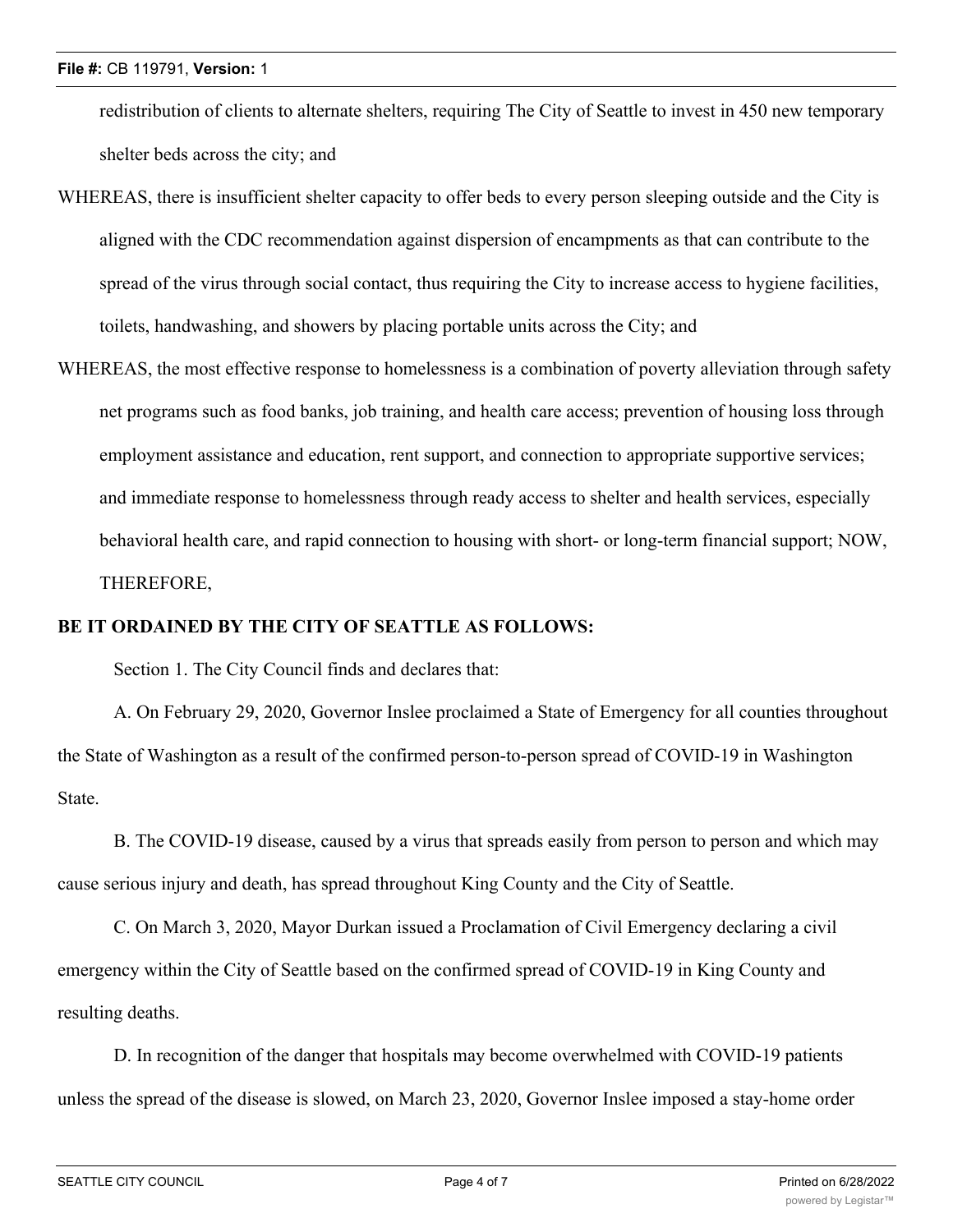throughout Washington State prohibiting all people in the State from leaving their homes or participating in gatherings with only limited exceptions for participating in essential activities or essential business services. As of May 8, 2020, that order is in effect through May 31, 2020.

E. In addition to the paramount public health concerns, the spread of COVID-19 and the necessary measures taken to reduce that spread are causing and will continue to cause severe economic dislocation in the State of Washington, King County, and the City of Seattle. On March 26, it was announced that over 133,000 Washington residents filed for jobless benefits the previous week - nine times greater than a week earlier and five times greater than in any week during the Great Recession. Indeed, the velocity of jobless claims is the greatest since the 1930s - even before the effect of Governor Inslee's stay-at-home order is fully felt. In addition, governments at all levels, including The City of Seattle, face major reductions in tax revenues even as they face major new emergency expenditures to combat the pandemic.

F. The United States federal government has taken a number of steps to mitigate the impacts of the COVID-19 pandemic on people, organizations and businesses, including passing the Coronavirus Aid, Relief, and Economic Security (CARES) Act in March 2020, which added federal appropriations to programs used by The City of Seattle.

G. The State of Washington has also taken a number of steps to mitigate the impacts of the COVID-19 pandemic on people, organizations, and businesses of Washington, including passing a COVID-19 relief bill in March 2020, which added state appropriations to programs used by The City of Seattle.

H. The quick acceptance and appropriation of these newly available funds is crucial to mitigating the impacts of COVID-19 on The City of Seattle and the people and organizations it serves.

I. The City Council determines that the foregoing creates an emergency justifying adoption of the ordinance without a pre-adoption public hearing and justifying making the ordinance immediately effective. Holding a public hearing and following the normal rules for the ordinance becoming effective (e.g. after 30 days) would delay the proposed changes for over one month. This would stymie the City's and region's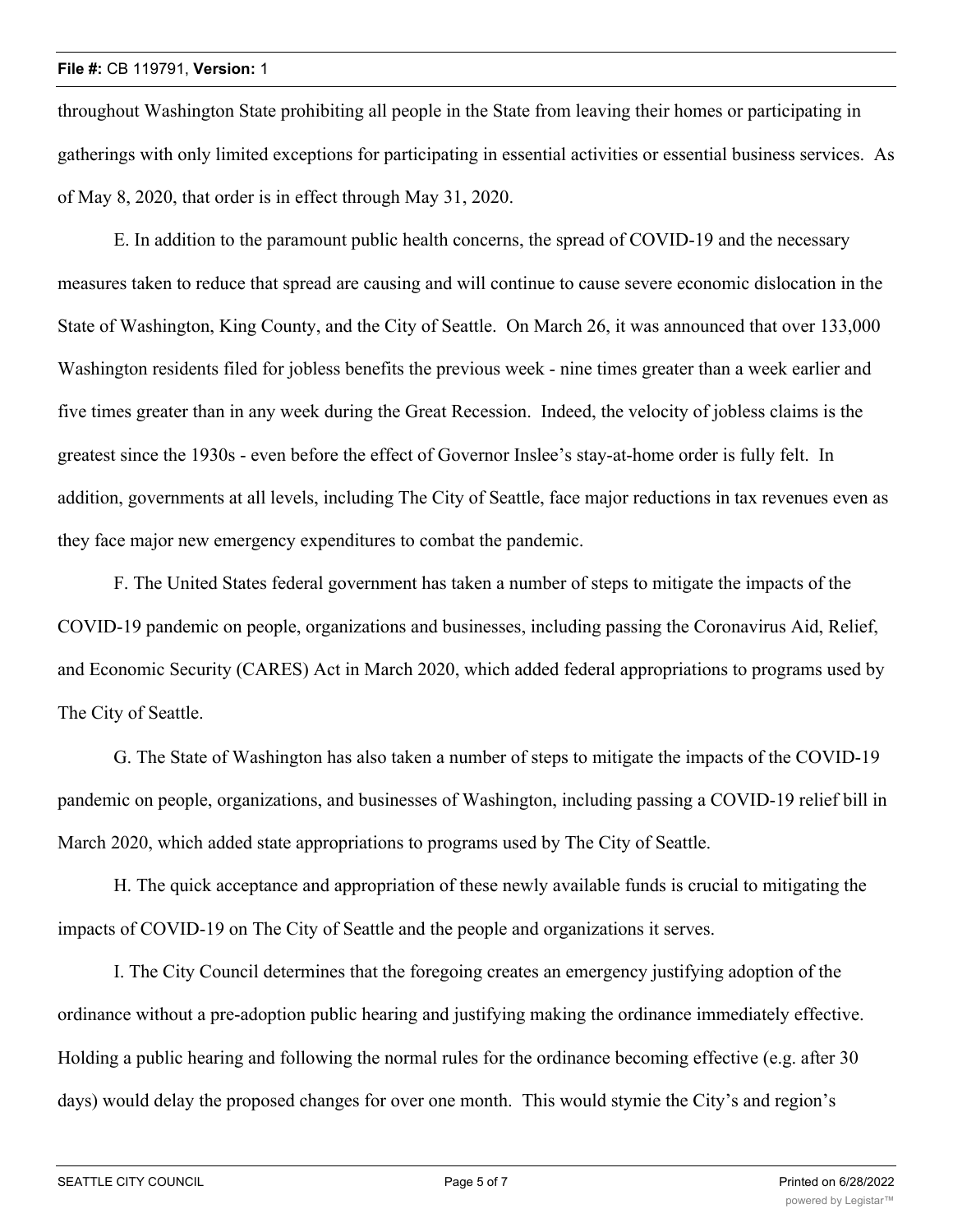recovery from the COVID-19 emergency.

Section 2. On May 4, 2020, the City Council passed Council Bill 119783; item 2.5 authorized the Mayor or the Mayor's designee and the Human Services Director to accept \$1,410,045 in non-City funding from the Community Development Block Grant Program. The bill became Ordinance 126074 after being signed by the Mayor on May 6, 2020.

Section 3. The Mayor or the Mayor's designee and the Human Services Director are authorized to execute, deliver, and perform, on behalf of The City of Seattle, agreements for the purposes described below. The funds, when received, shall be deposited in the receiving funds identified below to support the appropriations in Section 4 of this ordinance.

|     | <b>Item Department</b> | <b>Grantor</b>                      | <b>Purpose</b>                                | Fund     | <b>Amount</b> |
|-----|------------------------|-------------------------------------|-----------------------------------------------|----------|---------------|
| 3.1 | Human                  |                                     | U.S. Department of Shelter redistribution and | Human    | \$1,410,045   |
|     | Services               | Housing and Urban deintensification |                                               | Services |               |
|     | Department             | Development -                       |                                               | Fund     |               |
|     |                        | Emergency Solutions                 |                                               | (16200)  |               |
|     |                        | <b>Grants</b>                       |                                               |          |               |

Section 4. Contingent upon the execution of the grant or other funding agreement authorized in Ordinance 126074 and Section 3 of this ordinance, the appropriations for the following items in the 2020 Budget are increased from the funds shown, as follows:

|              | <b>Item Department</b>                        | Fund    | <b>Budget Summary Level/</b><br><b>BCL Code</b> | <b>Amount</b>      |
|--------------|-----------------------------------------------|---------|-------------------------------------------------|--------------------|
| 4.1          | Human Services Department Human Services Fund | (16200) | Addressing Homelessness<br>(BO-HS-H3000)        | \$1,410,045        |
| <b>Total</b> |                                               |         |                                                 | $\mid$ \$1,410,045 |

Unspent funds so appropriated shall carry forward to subsequent fiscal years until they are exhausted or abandoned by ordinance.

Section 5. Based on the findings of fact set forth in Section 1 of this ordinance, the Council finds and

declares that this ordinance is a public emergency ordinance, which shall take effect immediately and is

necessary for the protection of the public health, safety, and welfare.